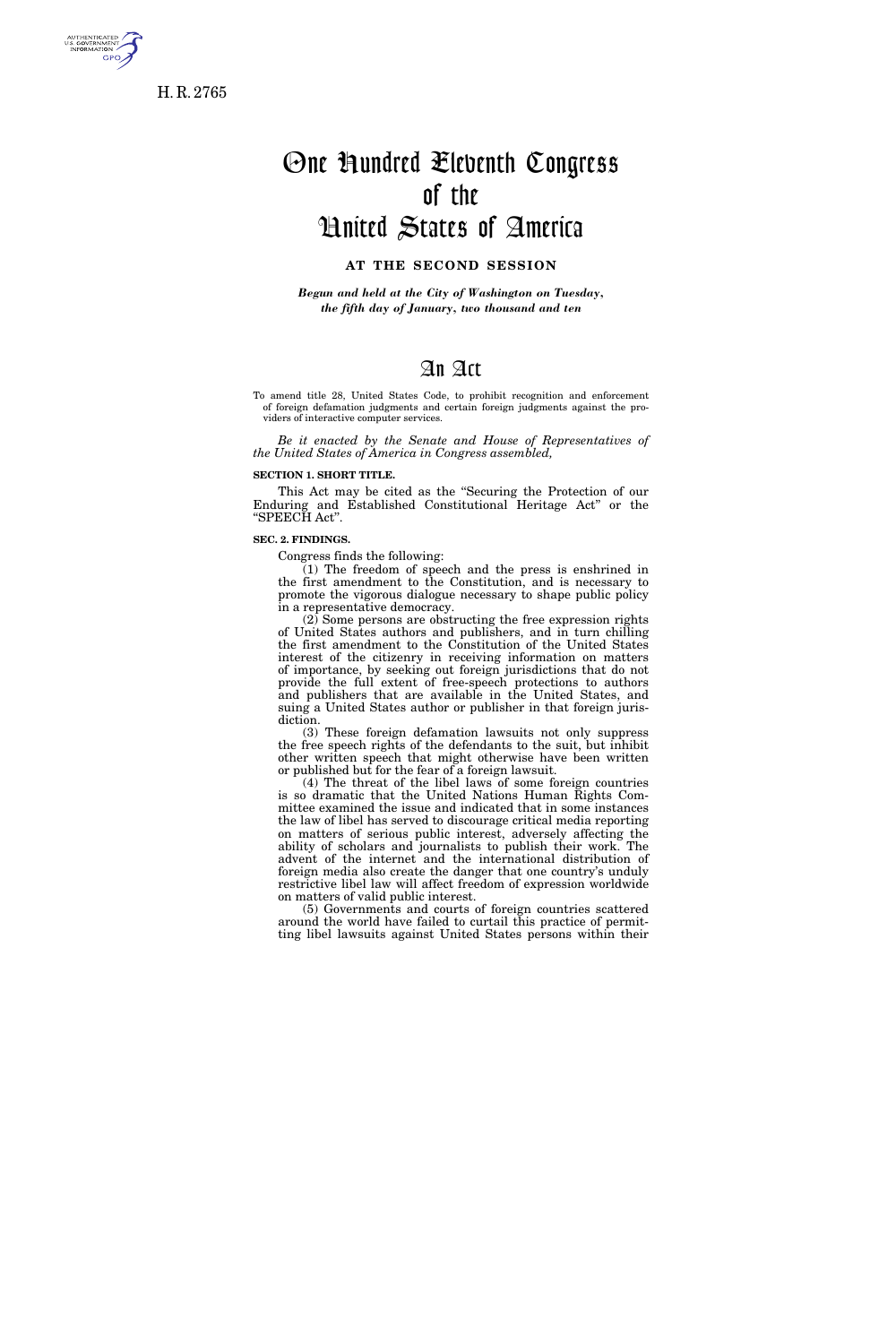#### H. R. 2765—2

courts, and foreign libel judgments inconsistent with United States first amendment protections are increasingly common.

#### **SEC. 3. RECOGNITION OF FOREIGN DEFAMATION JUDGMENTS.**

(a) IN GENERAL.—Part VI of title 28, United States Code, is amended by adding at the end the following:

#### **''CHAPTER 181—FOREIGN JUDGMENTS**

''Sec. ''4101. Definitions.

''4102. Recognition of foreign defamation judgments.

''4103. Removal. ''4104. Declaratory judgments.

"4105. Attorney's fees.

#### **''§ 4101. Definitions**

# ''In this chapter:

''(1) DEFAMATION.—The term 'defamation' means any action or other proceeding for defamation, libel, slander, or similar claim alleging that forms of speech are false, have caused damage to reputation or emotional distress, have presented any person in a false light, or have resulted in criticism, dishonor, or condemnation of any person.

"(2) DOMESTIC COURT.—The term 'domestic court' means a Federal court or a court of any State.

"(3) FOREIGN COURT.—The term 'foreign court' means a court, administrative body, or other tribunal of a foreign country.

" $(4)$  FOREIGN JUDGMENT.—The term 'foreign judgment' means a final judgment rendered by a foreign court.

"(5) STATE.—The term 'State' means each of the several States, the District of Columbia, and any commonwealth, territory, or possession of the United States.

''(6) UNITED STATES PERSON.—The term 'United States person' means—

''(A) a United States citizen;

''(B) an alien lawfully admitted for permanent residence to the United States;

''(C) an alien lawfully residing in the United States at the time that the speech that is the subject of the foreign defamation action was researched, prepared, or disseminated; or

''(D) a business entity incorporated in, or with its primary location or place of operation in, the United States.

#### **''§ 4102. Recognition of foreign defamation judgments**

"(a) FIRST AMENDMENT CONSIDERATIONS.-

''(1) IN GENERAL.—Notwithstanding any other provision of Federal or State law, a domestic court shall not recognize or enforce a foreign judgment for defamation unless the domestic court determines that—

"(A) the defamation law applied in the foreign court's adjudication provided at least as much protection for freedom of speech and press in that case as would be provided by the first amendment to the Constitution of the United States and by the constitution and law of the State in which the domestic court is located; or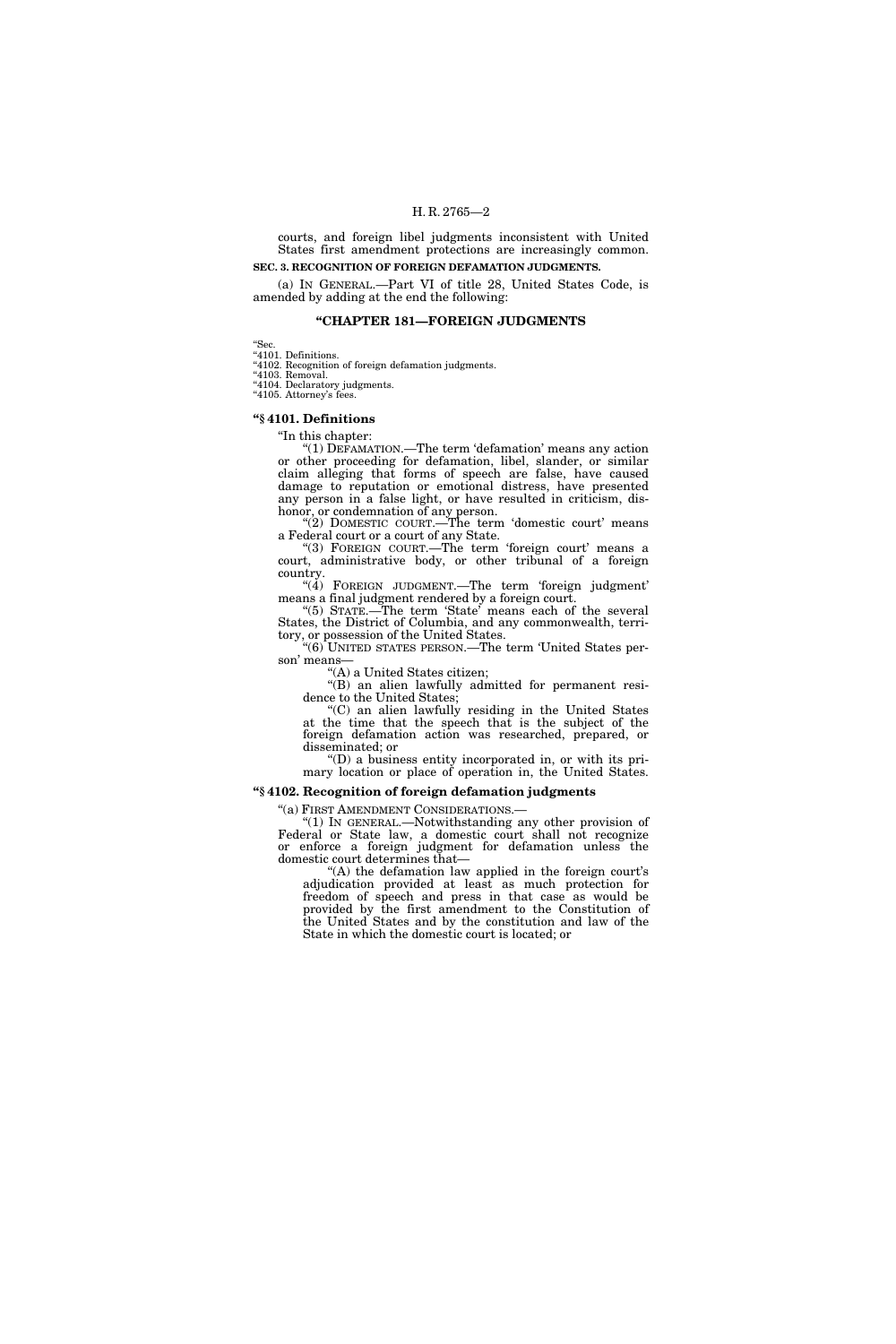#### H. R. 2765—3

''(B) even if the defamation law applied in the foreign court's adjudication did not provide as much protection for freedom of speech and press as the first amendment to the Constitution of the United States and the constitution and law of the State, the party opposing recognition or enforcement of that foreign judgment would have been found liable for defamation by a domestic court applying the first amendment to the Constitution of the United States and the constitution and law of the State in which the domestic court is located.

''(2) BURDEN OF ESTABLISHING APPLICATION OF DEFAMATION LAWS.—The party seeking recognition or enforcement of the foreign judgment shall bear the burden of making the showings required under subparagraph (A) or (B).

''(b) JURISDICTIONAL CONSIDERATIONS.—

''(1) IN GENERAL.—Notwithstanding any other provision of Federal or State law, a domestic court shall not recognize or enforce a foreign judgment for defamation unless the domestic court determines that the exercise of personal jurisdiction by the foreign court comported with the due process requirements that are imposed on domestic courts by the Constitution of the United States.

''(2) BURDEN OF ESTABLISHING EXERCISE OF JURISDICTION.— The party seeking recognition or enforcement of the foreign judgment shall bear the burden of making the showing that the foreign court's exercise of personal jurisdiction comported with the due process requirements that are imposed on domestic courts by the Constitution of the United States.

"(c) JUDGMENT AGAINST PROVIDER OF INTERACTIVE COMPUTER SERVICE.—

''(1) IN GENERAL.—Notwithstanding any other provision of Federal or State law, a domestic court shall not recognize or enforce a foreign judgment for defamation against the provider of an interactive computer service, as defined in section 230 of the Communications Act of 1934 (47 U.S.C. 230) unless the domestic court determines that the judgment would be consistent with section 230 if the information that is the subject of such judgment had been provided in the United States.

"(2) BURDEN OF ESTABLISHING CONSISTENCY OF JUDG-MENT.—The party seeking recognition or enforcement of the foreign judgment shall bear the burden of establishing that the judgment is consistent with section 230.

''(d) APPEARANCES NOT A BAR.—An appearance by a party in a foreign court rendering a foreign judgment to which this section applies shall not deprive such party of the right to oppose the recognition or enforcement of the judgment under this section, or represent a waiver of any jurisdictional claims.

''(e) RULE OF CONSTRUCTION.—Nothing in this section shall be construed to—

''(1) affect the enforceability of any foreign judgment other than a foreign judgment for defamation; or

"(2) limit the applicability of section 230 of the Communications Act of 1934 (47 U.S.C. 230) to causes of action for defamation.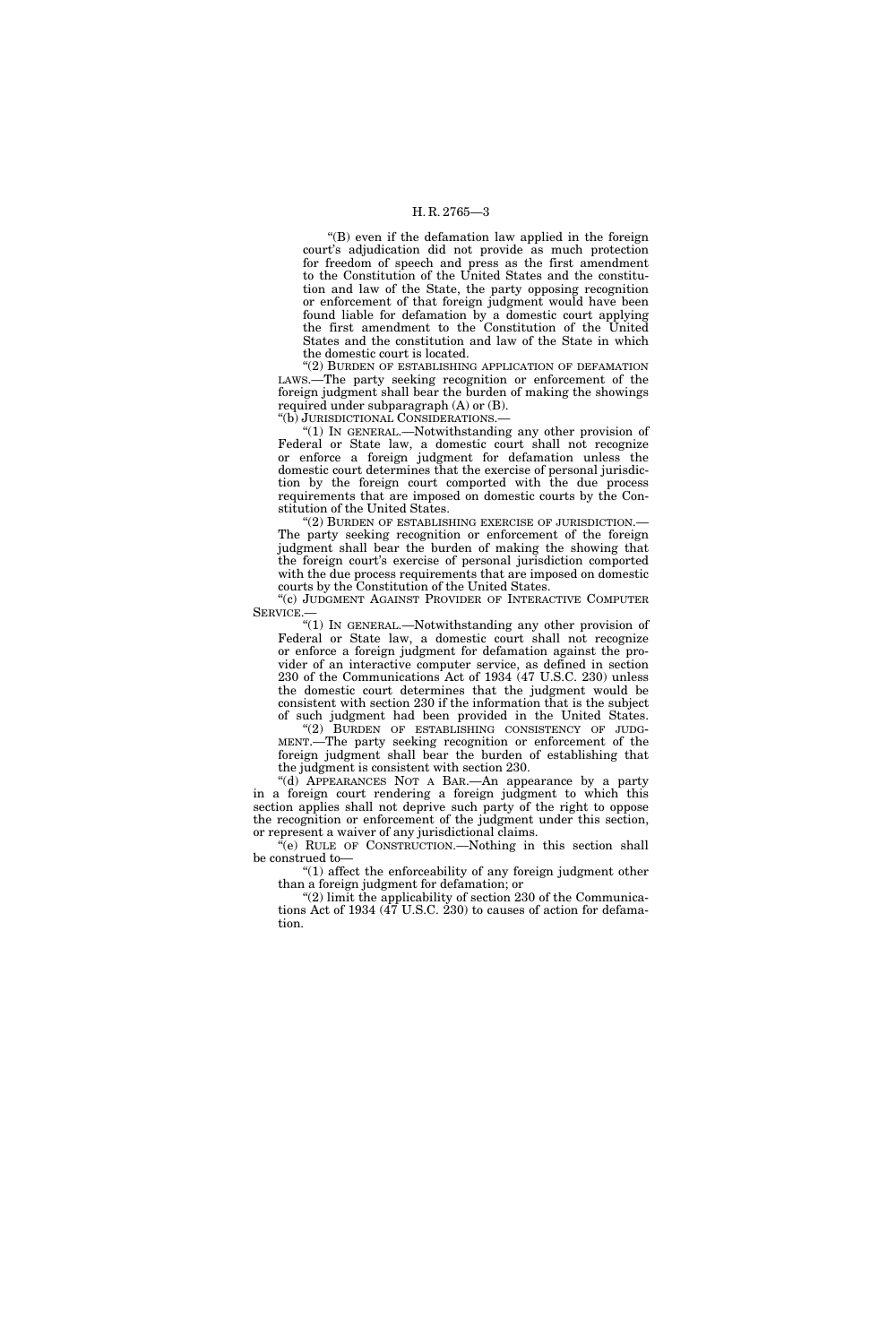### **''§ 4103. Removal**

''In addition to removal allowed under section 1441, any action brought in a State domestic court to enforce a foreign judgment for defamation in which—

''(1) any plaintiff is a citizen of a State different from any defendant;

" $(2)$  any plaintiff is a foreign state or a citizen or subject of a foreign state and any defendant is a citizen of a State; or

" $(3)$  any plaintiff is a citizen of a State and any defendant is a foreign state or citizen or subject of a foreign state,

may be removed by any defendant to the district court of the United States for the district and division embracing the place where such action is pending without regard to the amount in controversy between the parties.

### **''§ 4104. Declaratory judgments**

''(a) CAUSE OF ACTION.—

''(1) IN GENERAL.—Any United States person against whom a foreign judgment is entered on the basis of the content of any writing, utterance, or other speech by that person that has been published, may bring an action in district court, under section 2201(a), for a declaration that the foreign judgment is repugnant to the Constitution or laws of the United States. For the purposes of this paragraph, a judgment is repugnant to the Constitution or laws of the United States if it would not be enforceable under section 4102 (a), (b), or (c).

"(2) BURDEN OF ESTABLISHING UNENFORCEABILITY OF JUDG-MENT.—The party bringing an action under paragraph (1) shall bear the burden of establishing that the foreign judgment would not be enforceable under section 4102 (a), (b), or (c).

''(b) NATIONWIDE SERVICE OF PROCESS.—Where an action under this section is brought in a district court of the United States, process may be served in the judicial district where the case is brought or any other judicial district of the United States where the defendant may be found, resides, has an agent, or transacts business.

#### **''§ 4105. Attorneys' fees**

''In any action brought in a domestic court to enforce a foreign judgment for defamation, including any such action removed from State court to Federal court, the domestic court shall, absent exceptional circumstances, allow the party opposing recognition or enforcement of the judgment a reasonable attorney's fee if such party prevails in the action on a ground specified in section 4102  $(a)$ ,  $(b)$ , or  $(c)$ .".

(b) SENSE OF CONGRESS.—It is the Sense of the Congress that for the purpose of pleading a cause of action for a declaratory judgment, a foreign judgment for defamation or any similar offense as described under chapter 181 of title 28, United States Code, (as added by this Act) shall constitute a case of actual controversy under section 2201(a) of title 28, United States Code.